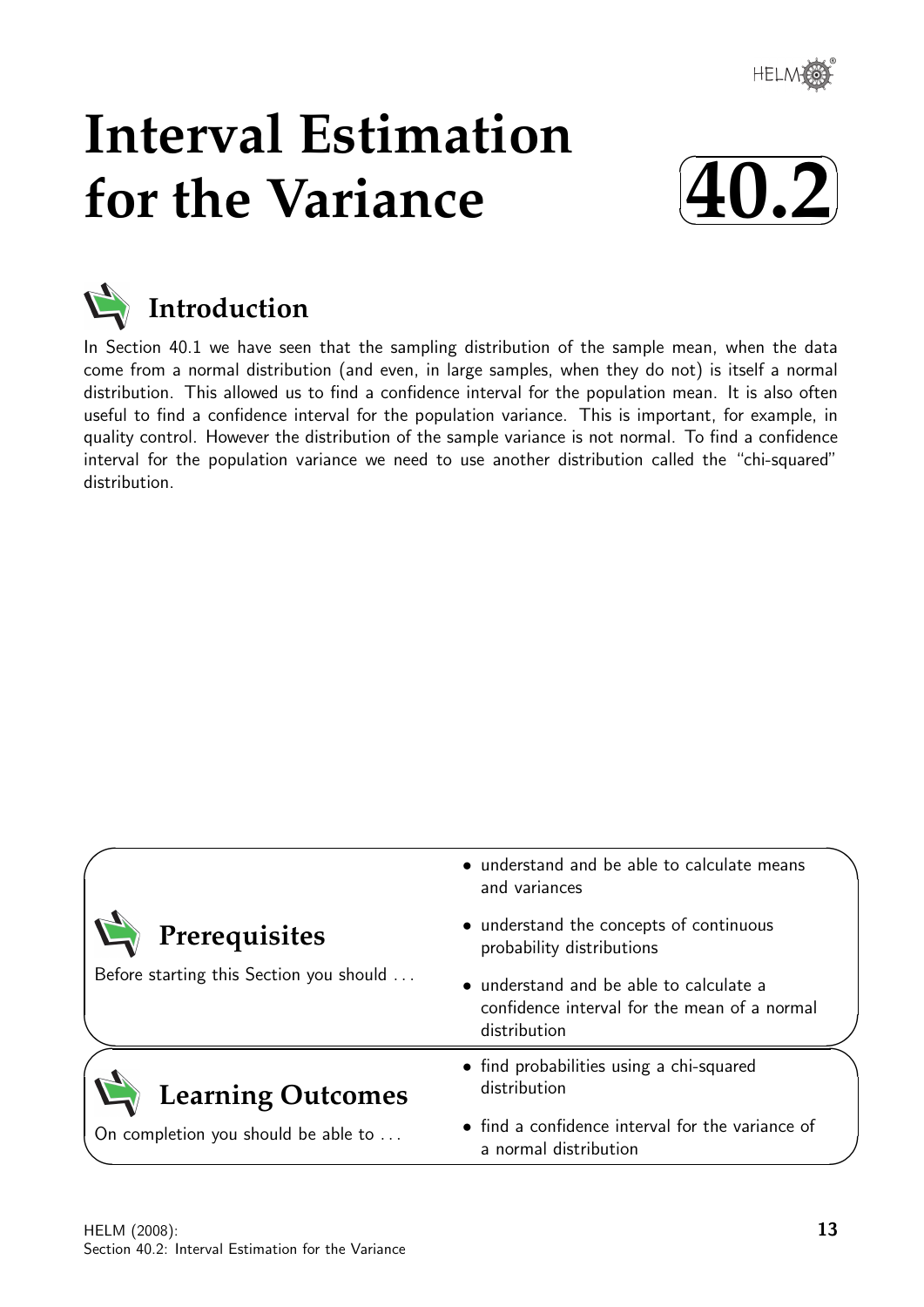## **1. Interval estimation for the variance**

In Section 40.1 we saw how to find a confidence interval for the mean of a normal population. We can also find a confidence interval for the variance. The corresponding confidence interval for the standard deviation is found by taking square roots.

We know that if we take samples from a population, then each sample will have a mean and a variance associated with it. We can calculate the values of these quantities from first principles, that is we can use the basic definitions of the mean and the variance to find their values. Just as the means form a distribution, so do the values of the variance and it is to this distribution that we turn in order to find an interval estimate for the value of the variance of the population. Note that if the original population is normal, samples taken from this population have means which are normally distributed. When we consider the distribution of variances calculated from the samples we need the chi-squared (usually written as  $\chi^2$  ) distribution in order to calculate the confidence intervals. As you might expect, the values of the chi-squared distribution are tabulated for ease of use. The calculation of confidence intervals for the variance (and standard deviation) depends on the following result.



If  $x_1, x_2, \cdots, x_n$  is a random sample taken from a normal population with mean  $\mu$  and variance  $\sigma^2$ then if the sample variance is denoted by  $S^2$ , the random variable

$$
X^2 = \frac{(n-1)S^2}{\sigma^2}
$$

has a chi-squared (  $\chi^2$ ) distribution with  $n-1$  degrees of freedom.

Clearly, a little explanation is required to make this understandable! Key Point 2 refers to the chi-squared distribution and the term 'degrees of freedom.' Both require some detailed explanation before the Key Point can be properly understood. We shall start by looking in a little detail at the chi-squared distribution and then consider the term 'degrees of freedom.' You are advised to read these explanations very carefully and make sure that you fully understand them.

## **The chi-squared random variable**

The probability density function of a  $\chi^2$  random variable is somewhat complicated and involves the gamma (Γ) function. The gamma function, for positive r, is defined as

$$
\Gamma(r) = \int_0^\infty x^{r-1} \mathrm{e}^{-x} dx
$$

It is easily shown that  $\Gamma(r) = (r-1)\Gamma(r-1)$  and that, if r is an integer, then

$$
\Gamma(r) = (r-1)(r-2)(r-3)\cdots(3)(2)(1) = (r-1)!
$$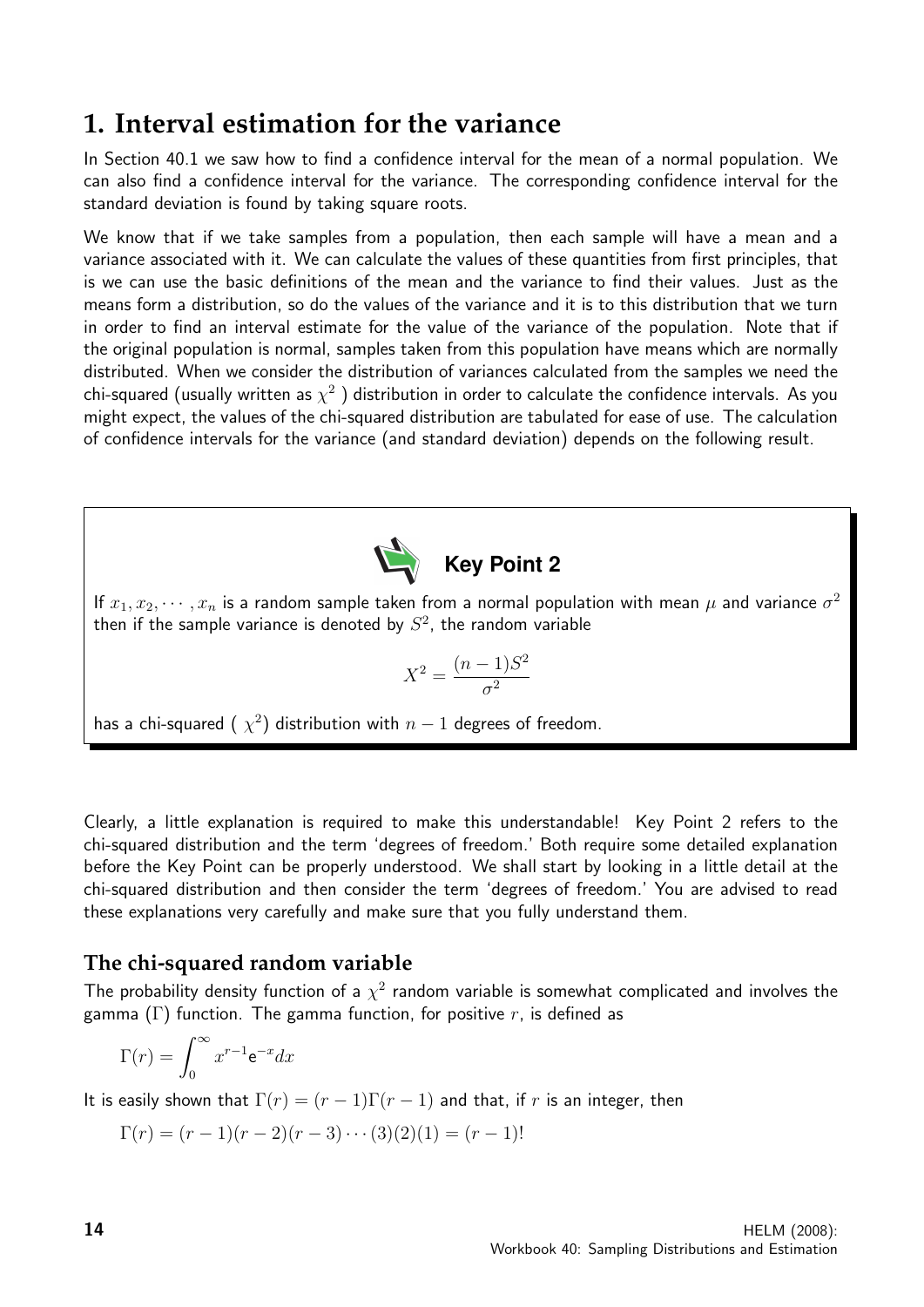

The probability density function is

$$
f(x) = \frac{1}{2^{k/2} \Gamma(k/2)} x^{(k/2) - 1} e^{-x/2} \qquad x > 0.
$$

The plots in Figure 2 show the probability density function for various convenient values of  $k$ . We have deliberately taken even values of  $k$  so that the gamma function has a value easily calculated from the above formula for a factorial. In these graphs the vertical scaling has been chosen to ensure each graph has the same maximum value.

It is possible to discern two things from the diagrams.

Firstly, as k increases, the peak of each curve occurs at values closer to  $k$ . Secondly, as  $k$  increases, the shape of the curve appears to become more and more symmetrical. In fact the mean of the  $\chi^2$ distribution is  $k$  and in the limit as  $k\to\infty$  the  $\chi^2$  distribution becomes normal. One further fact, not obvious from the diagrams, is that the variance of the  $\chi^2$  distribution is  $2k$ .



Figure 2

A summary is given in the following Key Point.



The  $\chi^2$  distribution, defined by the probability density function

$$
f(x) = \frac{1}{2^{k/2} \Gamma(k/2)} x^{(k/2) - 1} e^{-x/2} \qquad x > 0.
$$

has mean k and variance  $2k$  and as  $k \to \infty$  the limiting form of the distribution is normal.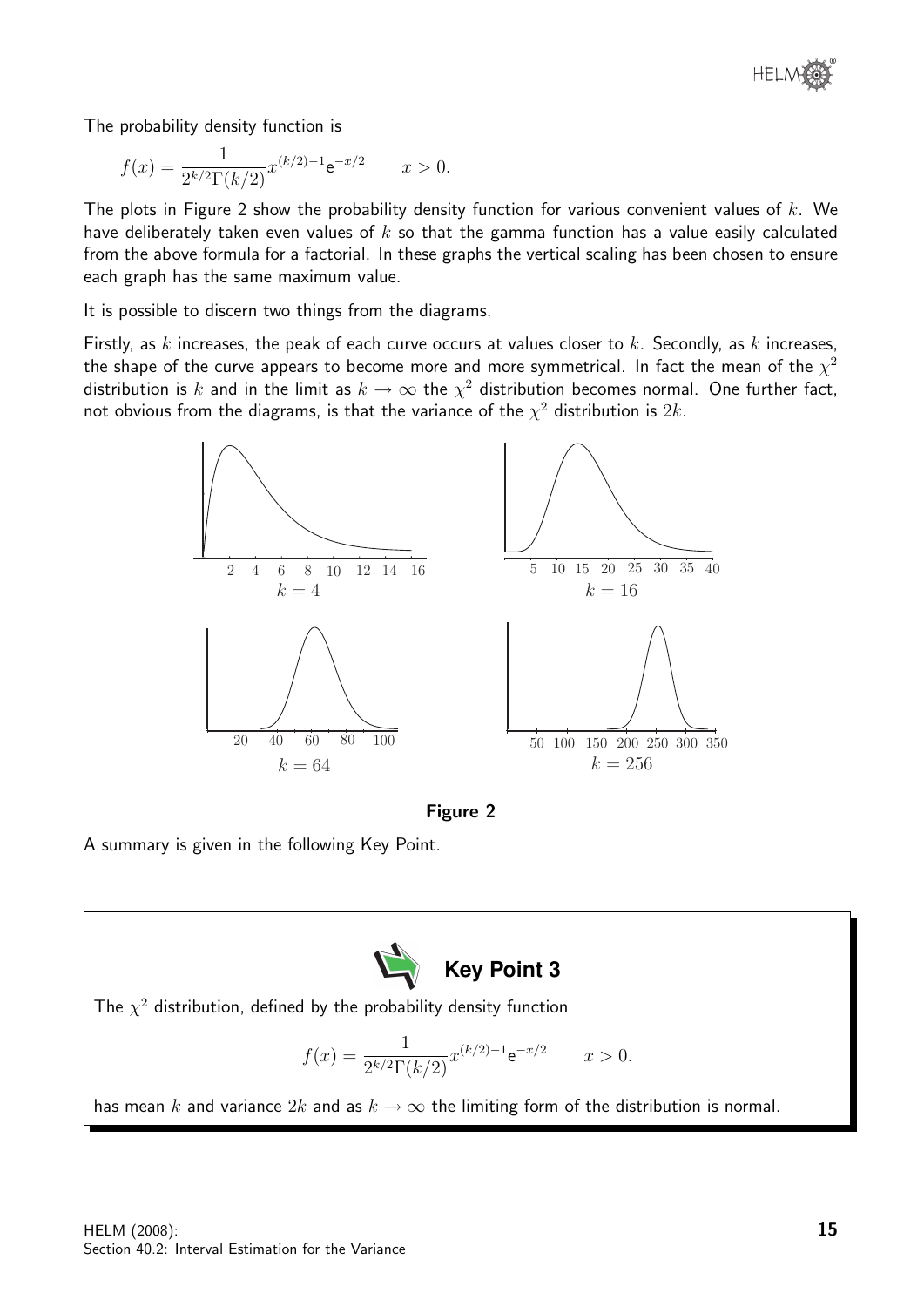## **Degrees of freedom**

A formal definition of the term 'degrees of freedom' is that it is the 'number of independent comparisons that can be made among the elements of a sample.' Textbooks on statistics e.g. Applied Statistics and Probability for Engineers by Montgomery and Runger (Wiley) often give this formal definition. The number of degrees of freedom is usually represented by the Greek symbol  $\nu$  pronounced 'nu'. The following explanations of the concept should be helpful.

#### Explanation 1

If we have a sample of n values say  $x_1, x_2, x_3 \cdots, x_n$  chosen from a population and we are trying to calculate the mean of the sample, we know that the sum of the deviations about the mean must be zero. Hence, the following constraint must apply to the observations.

$$
\sum (x - \bar{x}) = 0
$$

Once we calculate the values of  $(x_1 - \bar{x}), (x_2 - \bar{x}), (x_3 - \bar{x}), \cdots (x_{n-1} - \bar{x})$  we can calculate the value of  $(x_n - \bar{x})$  by using the constraint  $\sum (x - \bar{x}) = 0$ . We say that we have  $n - 1$  degrees of freedom. The term 'degrees of freedom' may be thought of as the number of independent variables minus the number of constraints imposed.

#### Explanation 2

A point in space which can move freely has three degrees of freedom since it can move *independently* in the  $x, y$  and z directions. If we now restrict the point so that it can only move along the straight line

 $\overline{x}$ a =  $\hat{y}$ b = z c

then we have effectively imposed two constraints since the value of (say) x determines the values of  $y$  and  $z$ . In this situation, we say that the number of degrees of freedom is reduced from 3 to 1. That is, we have one degree of freedom.

A similar argument may be used to demonstrate that a point in three dimensional space which is restricted to move in a plane leads to a situation with two degrees of freedom.



The term 'degrees of freedom' may be thought of as the number of independent variables involved minus the number of constraints imposed.

Figure 3 shows a typical  $\chi^2$  distribution and Table 1 at the end of this Workbook show the values of  $\chi^2_{\alpha,\nu}$  for a variety of values of the area  $\alpha$  and the number of degrees of freedom  $\nu$ . Notice that Table 1 gives the area values corresponding to the right-hand tail of the distribution which is shown shaded.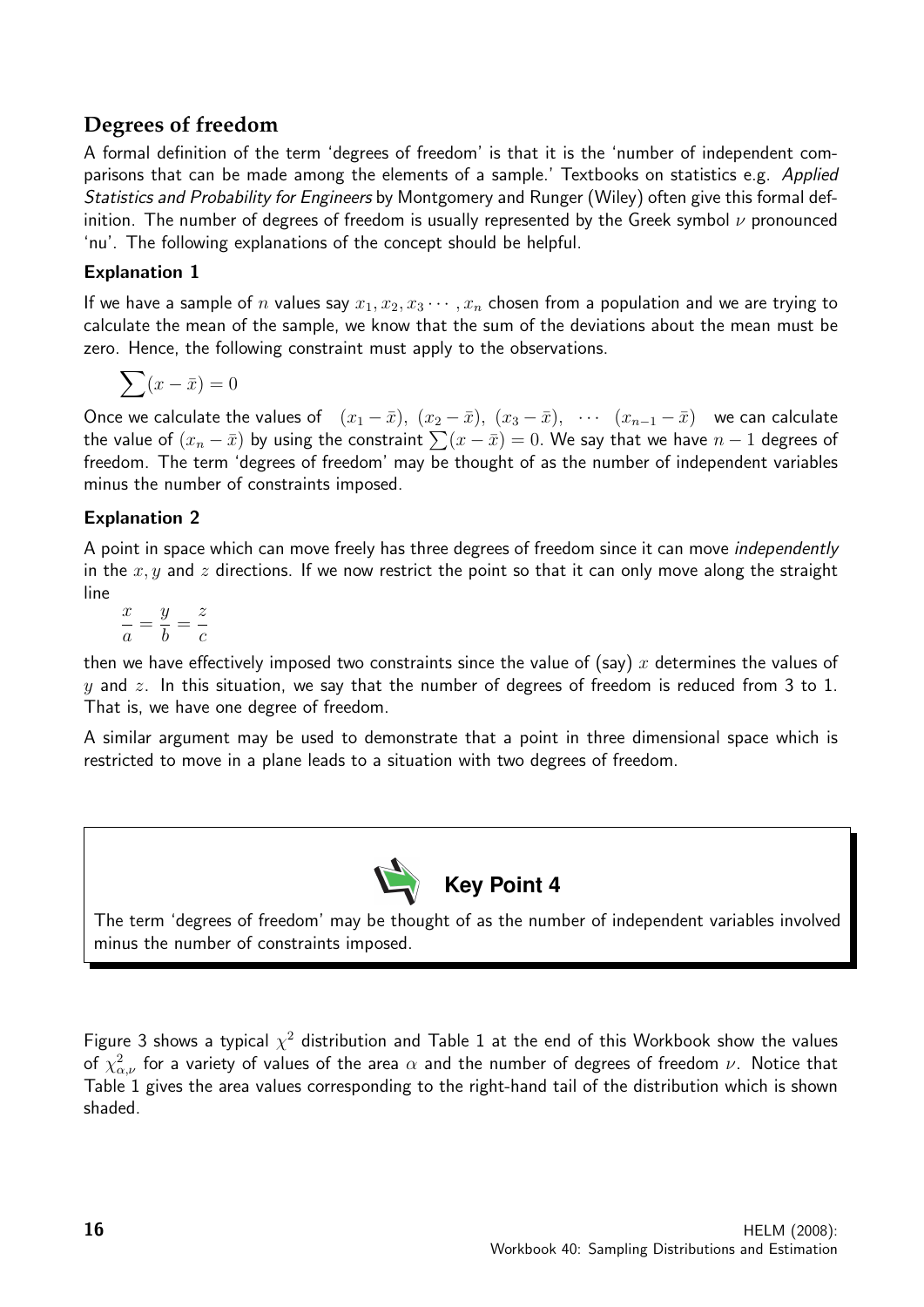





The  $\chi^2_{\alpha,\nu}$  values for (say) right-hand area values of 5% are given by the column headed 0.05 while the  $\chi^2_{\alpha,\nu}$  values for (say) left-hand area values of 5% are given by the column headed 0.95. Figure 4 shows the values of  $\chi^2_{\alpha,\nu}$  for the two 5% tails when there are 5 degrees of freedom.







Use the percentage points of the  $\chi^2$  distribution to find the appropriate values of  $\chi^2_{\alpha,\nu}$  in the following cases.

- (a) Right-hand tail of 10% and 7 degrees of freedom.
- (b) Left-hand tail of 2.5% and 9 degrees of freedom.
- (c) Both tails of 5% and 10 degrees of freedom.
- (d) Both tails of 2.5% and 20 degrees of freedom.

#### Your solution

#### Answer

Using Table 1 and reading off the values directly gives: (a) 12.02 (b) 2.70 (c) 3.94 and 18.31 (d) 9.59 and 34.17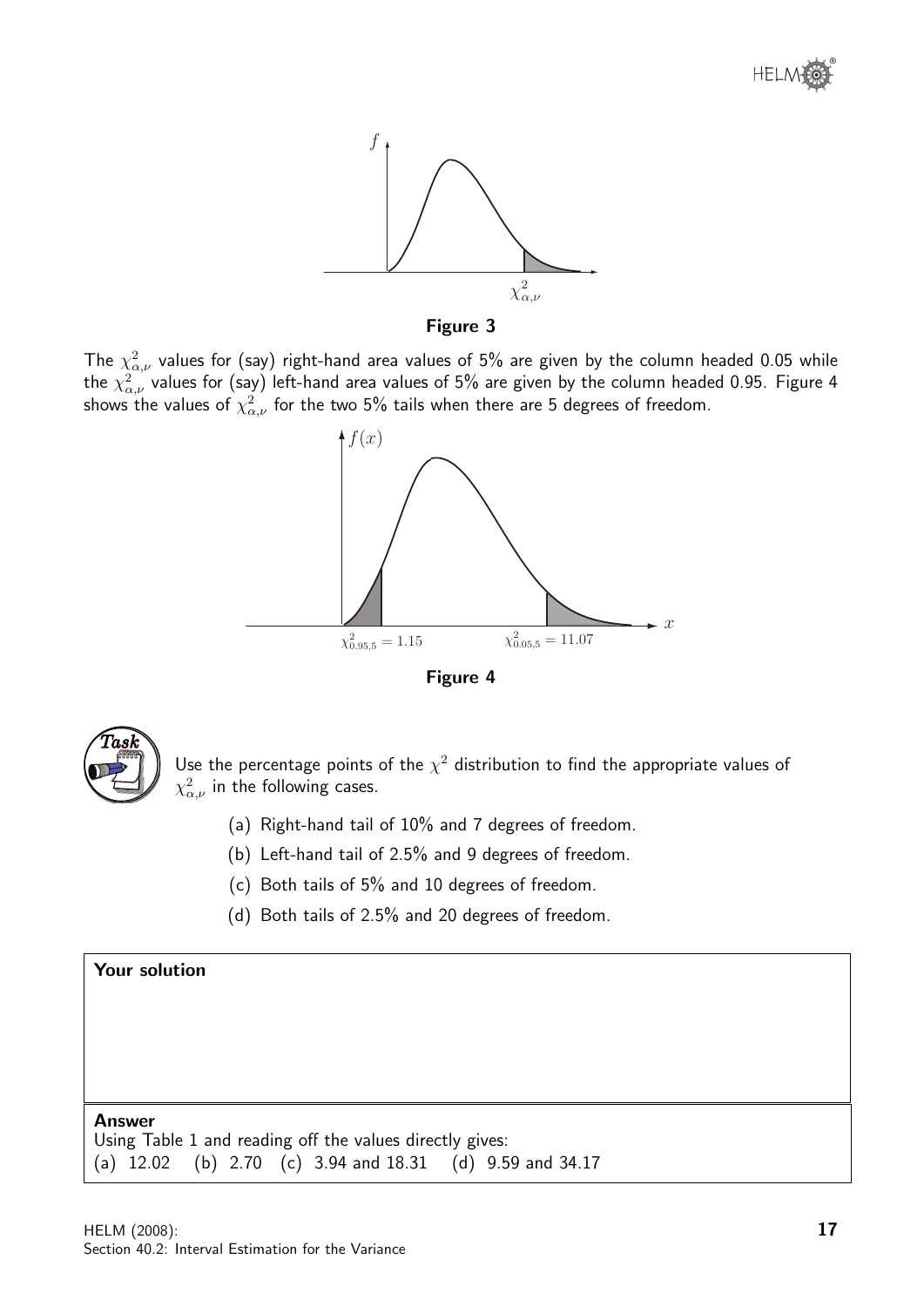#### **Constructing a confidence interval for the variance**

We know that if  $x_1, x_2, x_3, \cdots, x_n$  is a random sample taken from a normal population with mean  $\mu$  and variance  $\sigma^2$  and if the sample variance is denoted by  $S^2$ , the random variable

$$
X^2 = \frac{(n-1)S^2}{\sigma^2}
$$

has a chi-squared distribution with  $n-1$  degrees of freedom. This knowledge enables us to construct a confidence interval as follows.

Firstly, we decide on a level of confidence, say, for the sake of illustration, 95%. This means that we need two 2.5% tails.

Secondly, we know that we have  $n - 1$  degrees of freedom so that the value of  $X^2$  will lie between the left-tail value of  $\chi^2_{0.975,n-1}$  and the right-tail value of  $\chi^2_{0.025,n-1}.$  If we know the value of  $n$  then we can easily read off these values from the  $\chi^2$  tables.

The confidence interval is developed as shown below. We have

$$
\chi_{0.025,n-1}^2 \le X^2 \le \chi_{0.975,n-1}^2
$$

so that

$$
\chi^2_{0.025, n-1} \le \frac{(n-1)S^2}{\sigma^2} \le \chi^2_{0.975, n-1}
$$

hence

$$
\frac{1}{\chi^2_{0.975, n-1}} \le \frac{\sigma^2}{(n-1)S^2} \le \frac{1}{\chi^2_{0.025, n-1}}
$$

so that

$$
\frac{(n-1)S^2}{\chi^2_{0.975,n-1}} \le \sigma^2 \le \frac{(n-1)S^2}{\chi^2_{0.025,n-1}}
$$

Another way of stating the same result using probability directly is to say that

$$
\mathsf{P}\left(\frac{(n-1)S^2}{\chi^2_{0.975,n-1}} \leq \sigma^2 \leq \frac{(n-1)S^2}{\chi^2_{0.025,n-1}}\right) = 0.95
$$

Noting that  $0.95 = 100(1 - 0.05)$  and that we are working with the right-hand tail values of the  $\chi^2$ distribution, it is usual to generalize the above result as follows. Taking a general confidence level as  $100(1 - \alpha)\%$ , (a 95% interval gives  $\alpha = 0.05$ ), our confidence interval becomes

$$
\frac{(n-1)S^2}{\chi^2_{\alpha/2,n-1}} \leq \sigma^2 \leq \frac{(n-1)S^2}{\chi^2_{1-\alpha/2,n-1}}
$$

Note that the confidence interval for the standard deviation  $\sigma$  is obtained by taking the appropriate square roots.

The following Key Point summarizes the development of this confidence interval.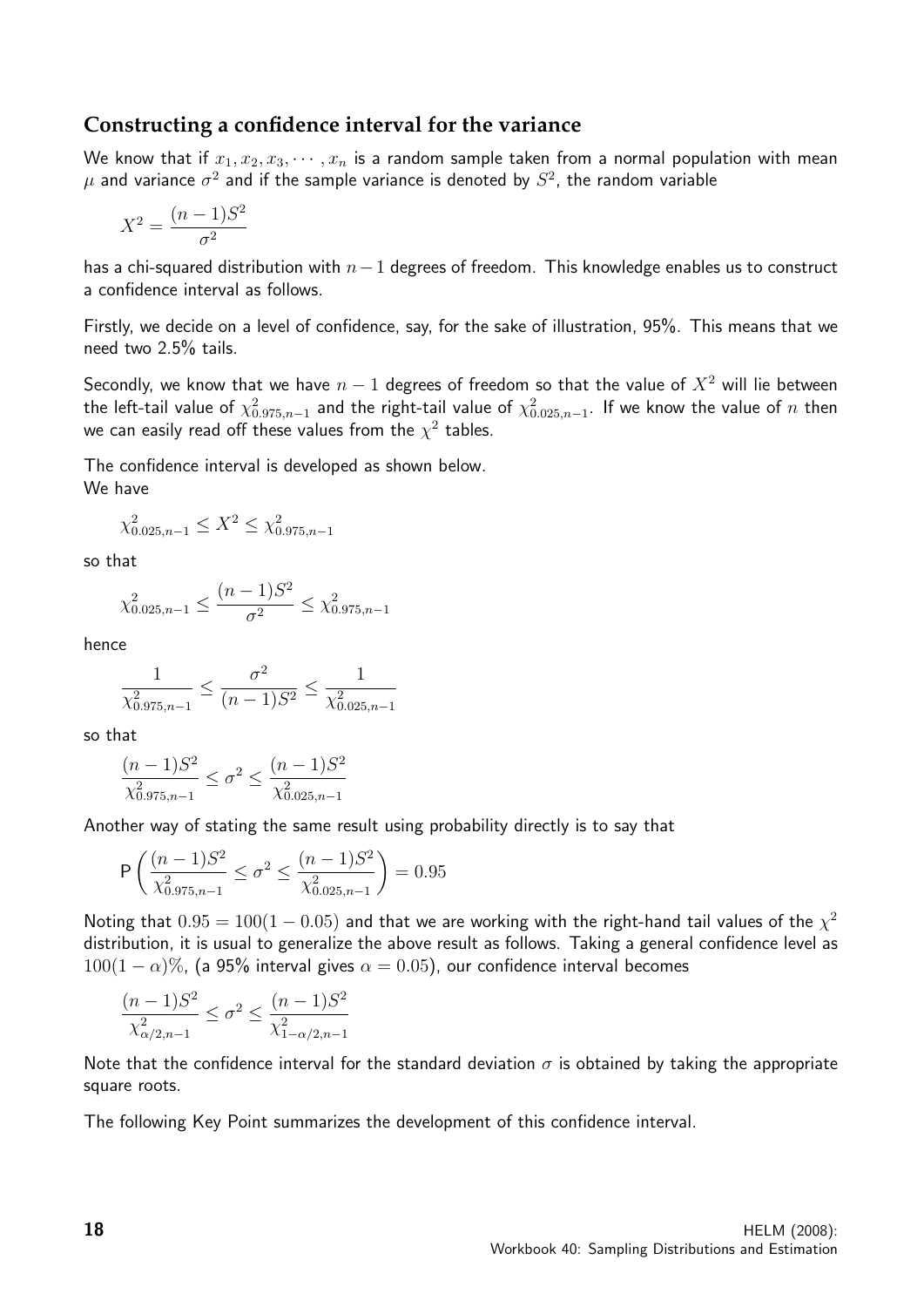



If  $x_1, x_2, x_3, \cdots, x_n$  is a random sample with variance  $S^2$  taken from a normal population with variance  $\sigma^2$  then a  $100(1-\alpha)\%$  confidence interval for  $\sigma^2$  is

$$
\frac{(n-1)S^2}{\chi^2_{\alpha/2,n-1}} \leq \sigma^2 \leq \frac{(n-1)S^2}{\chi^2_{1-\alpha/2,n-1}}
$$

where  $\chi^2_{\alpha/2,n-1}$  and  $\chi^2_{1-\alpha/2,n-1}$  are the appropriate right-hand and left-hand values respectively of a chi-squared distribution with  $n-1$  degrees of freedom.



## **Example 2**

A random sample of 20 nominally measured 2mm diameter steel ball bearings is taken and the diameters are measured precisely. The measurements, in mm, are as follows:

2.02 1.94 2.09 1.95 1.98 2.00 2.03 2.04 2.08 2.07 1.99 1.96 1.99 1.95 1.99 1.99 2.03 2.05 2.01 2.03

Assuming that the diameters are normally distributed with unknown mean,  $\mu$ , and unknown variance  $\sigma^2$ ,

- (a) find a two-sided 95% confidence interval for the variance,  $\sigma^2$ ;
- (b) find a two-sided confidence interval for the standard deviation,  $\sigma$ .

#### Solution

From the data, we calculate  $\sum x_i = 40.19$  and  $\sum x_i^2 = 80.7977$ . Hence

$$
(n-1)S^2 = 80.7977 - \frac{40.19^2}{20} = 0.035895
$$

There are 19 degrees of freedom and the critical values of the  $\chi^2_{19}$ -distribution are

$$
\chi^2_{0.975,19} = 8.91
$$
 and  $\chi^2_{0.025,19} = 32.85$ 

(a) the confidence interval for  $\sigma^2$  is

$$
\frac{0.035895}{32.85} < \sigma^2 < \frac{0.035895}{8.91} \equiv 1.0927 \times 10^{-3} \mathrm{mm} < \sigma^2 \leq 4.0286 \times 10^{-3} \mathrm{mm}
$$

(b) the confidence interval for  $\sigma$  is

$$
\sqrt{1.0927 \times 10^{-3}} < \sigma \le \sqrt{4.0286 \times 10^{-3}} \equiv 0.033 \, \text{mm} < \sigma < 0.063 \, \text{mm}
$$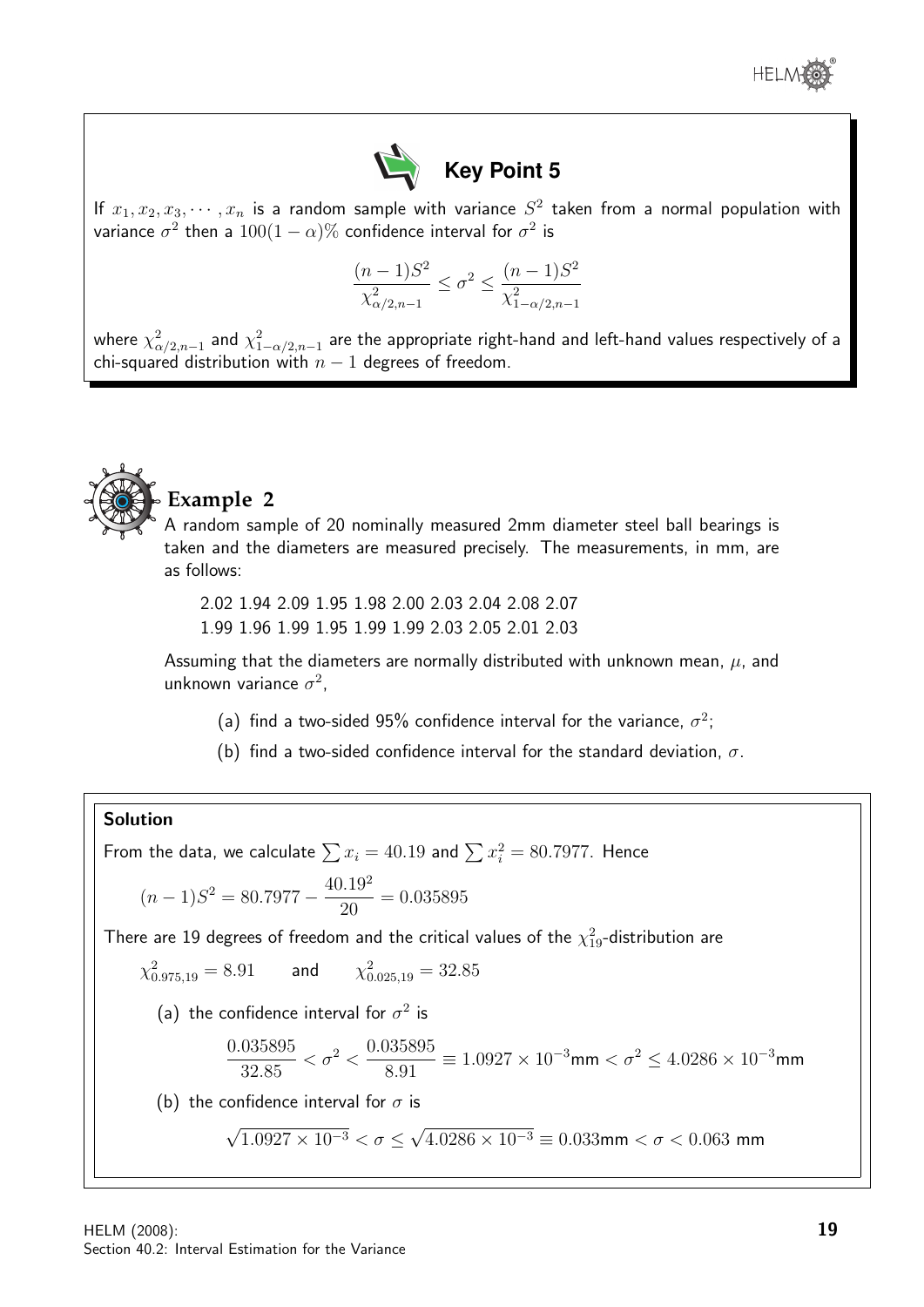

In a typical car, bell housings are bolted to crankcase castings by means of a series of 13 mm bolts. A random sample of 12 bolt-hole diameters is checked as part of a quality control process and found to have a variance of 0.0013 mm $^2\!$ .

- (a) Construct the 95% confidence interval for the variance of the holes.
- (b) Find the 95% confidence interval for the standard deviation of the holes.

State clearly any assumptions you make.

## Your solution Answer Using the confidence interval formula developed, we know that the 95% confidence interval is  $11\times0.0013$  $\chi^2_{0.025,11}$  $\leq \sigma^2 \leq \frac{11 \times 0.0013}{2}$  $\chi^2_{0.975,11}$ i.e.  $\frac{11 \times 0.0013}{21.09}$ 21.92  $\leq \sigma^2 \leq \frac{11 \times 0.0013}{2.00}$ 3.82 (a) The 95% confidence interval for the variance is  $0.0007 \leq \sigma^2 \leq 0.0037$  mm<sup>2</sup>. (b) The 95% confidence interval for the standard deviation is  $0.0265 \le \sigma \le 0.0608$  mm. We have assumed that the hole diameters are normally distributed.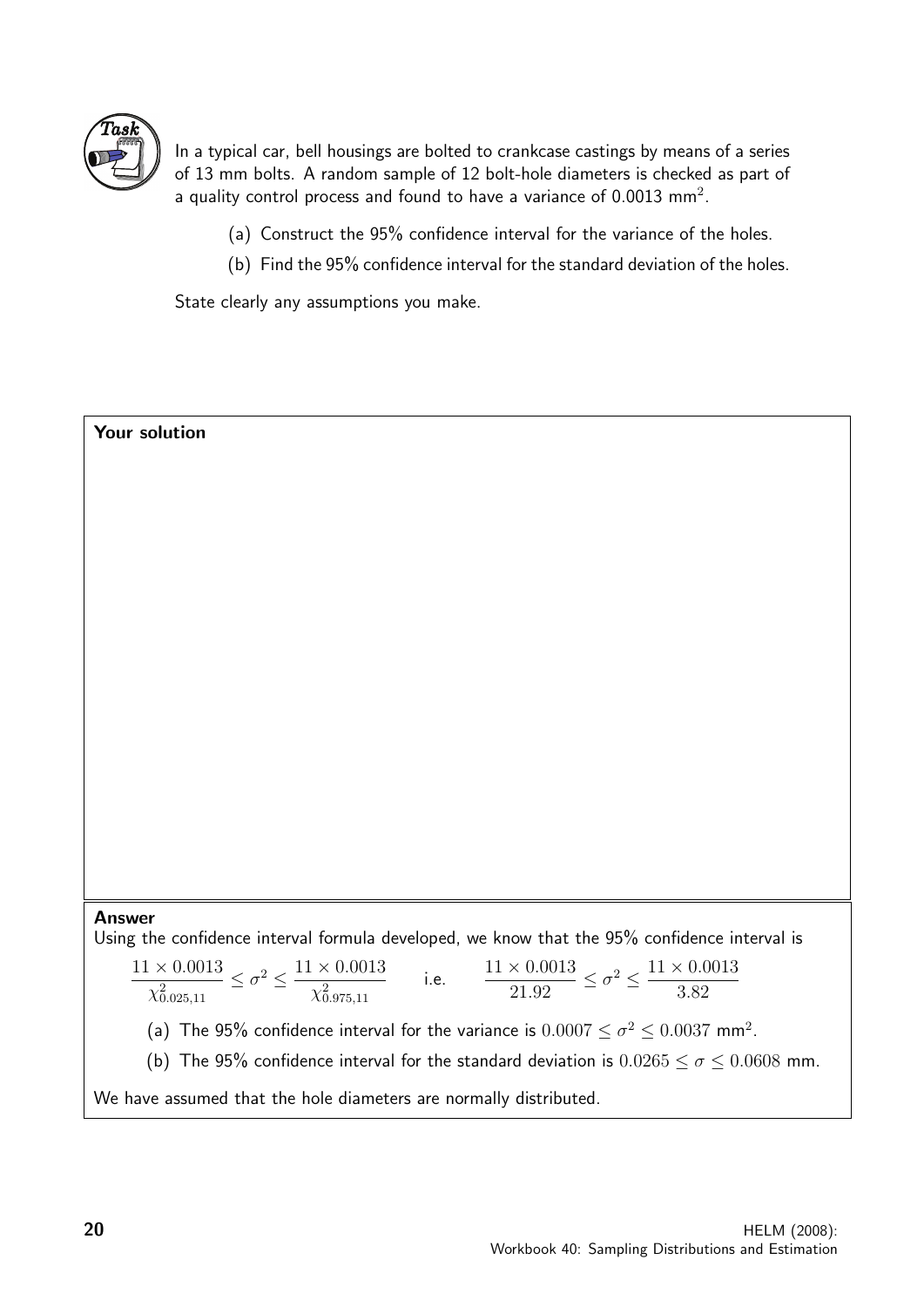

#### **Exercises**

1. Measurements are made on the lengths, in mm, of a sample of twenty wooden components for self-assembly furniture. Assume that these may be regarded as twenty independent observations from a normal distribution with unknown mean  $\mu$  and unknown variance  $\sigma^2.$  The data are as follows.

|  | 581 580 581 577 580 581 577 579 579 578 |  |  |  |
|--|-----------------------------------------|--|--|--|
|  | 581 583 577 578 582 581 582 580 582 579 |  |  |  |

Find a 95% confidence interval for the variance  $\sigma^2$  and hence find a 95% confidence interval for the standard deviation  $\sigma$ .

2. A machine fills packets with powder. At intervals a sample of ten packets is taken and the packets are weighed. The ten weights may be regarded as a sample of ten independent observations from a normal distribution with unknown mean. Find limits  $L, U$  such that the probability that  $L < S^2 < U$  is 0.9 when the population variance is  $\sigma^2 = 3.0$  and  $S^2$  is the sample variance.

#### Answers

1. From the data we calculate  $\sum y_i = 11598$  and  $\sum y_i^2 = 6725744$  and we have  $n = 20.$  Hence

$$
(n-1)s2 = \sum (y_i - \bar{y})^2 = 6725744 - \frac{11598^2}{20} = 63.8
$$

The number of degrees of freedom is  $n - 1 = 19$ . We know that

$$
\chi^2_{0.975,19} < \frac{(n-1)S^2}{\sigma^2} < \chi^2_{0.025,19}
$$

with probability 0.95. So a 95% confidence interval for  $\sigma^2$  is

$$
\frac{(n-1)s^2}{\chi^2_{0.025,19}} < \sigma^2 < \frac{(n-1)s^2}{\chi^2_{0.975,19}}
$$

That is 
$$
\frac{63.8}{32.85} < \sigma^2 < \frac{63.8}{8.91}
$$
 so  $1.942 < \sigma^2 < 7.160$ 

This gives a 95% confidence interval for  $\sigma$ :  $1.394 < \sigma < 2.676$ 

2. There are  $n - 1 = 9$  degrees of freedom. Now

$$
0.9 = P\left(\chi_{0.05,9}^2 < \frac{(n-1)S^2}{\sigma^2} < \chi_{0.95,9}^2\right)
$$
  
=  $P\left(\frac{\chi_{0.05,9}^2 \sigma^2}{n-1} < S^2 < \frac{\chi_{0.95,9}^2 \sigma^2}{n-1}\right)$   
=  $P\left(\frac{3.33 \times 3.0}{9} < S^2 < \frac{16.92 \times 3.0}{9}\right) = P(1.11 < S^2 < 5.64)$   
Hence  $L = 1.11$  and  $U = 5.64$ .

HELM (2008): Section 40.2: Interval Estimation for the Variance